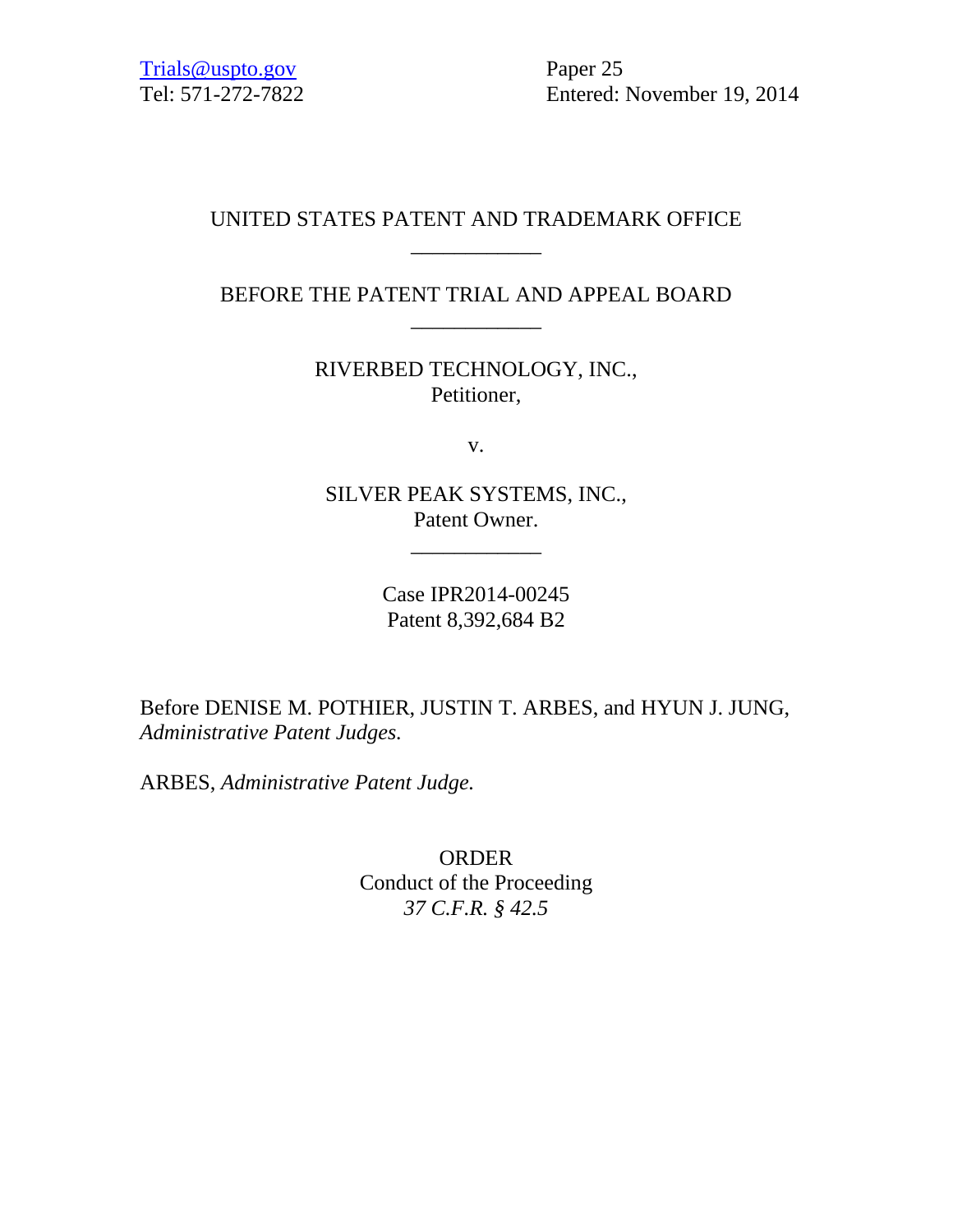A conference call in the above proceeding was held on November 17, 2014, among respective counsel for Petitioner and Patent Owner, and Judges Pothier, Arbes, and Jung. The call was requested by Patent Owner to seek authorization to file a revised motion to amend. Patent Owner filed its Motion to Amend (Paper 16, "Mot.") on August 7, 2014, and Petitioner filed its Opposition (Paper 23, "Opp.") on October 14, 2014. The deadline for Patent Owner's Reply (DUE DATE 3) was November 18, 2014. *See* Paper 20 at 3. The following issues were discussed.

#### *Motion to Amend*

A patent owner in an *inter partes* review is permitted one motion to amend. 37 C.F.R. § 42.121(a). An additional motion to amend may be authorized by the Board, but only when "there is a good cause showing or a joint request of the petitioner and the patent owner to materially advance a settlement." 37 C.F.R. § 42.121(c). Factors that the Board considers in determining whether to authorize an additional motion to amend include "whether a petitioner has submitted supplemental information after the time period set for filing a motion to amend," "the time remaining for the trial, the degree to which the additional evidence impacts the patentability of the claims being sought to be amended, and whether the additional evidence was known to the patent owner before the time period [for filing the motion to amend]." Office Patent Trial Practice Guide, 77 Fed. Reg. 48,756, 48,766 (Aug. 14, 2012) ("Trial Practice Guide").

Patent Owner sought authorization to file a revised motion to amend to address two issues. First, Patent Owner argued that its proposed substitute claim 38 is written to correct a "printing error" in the challenged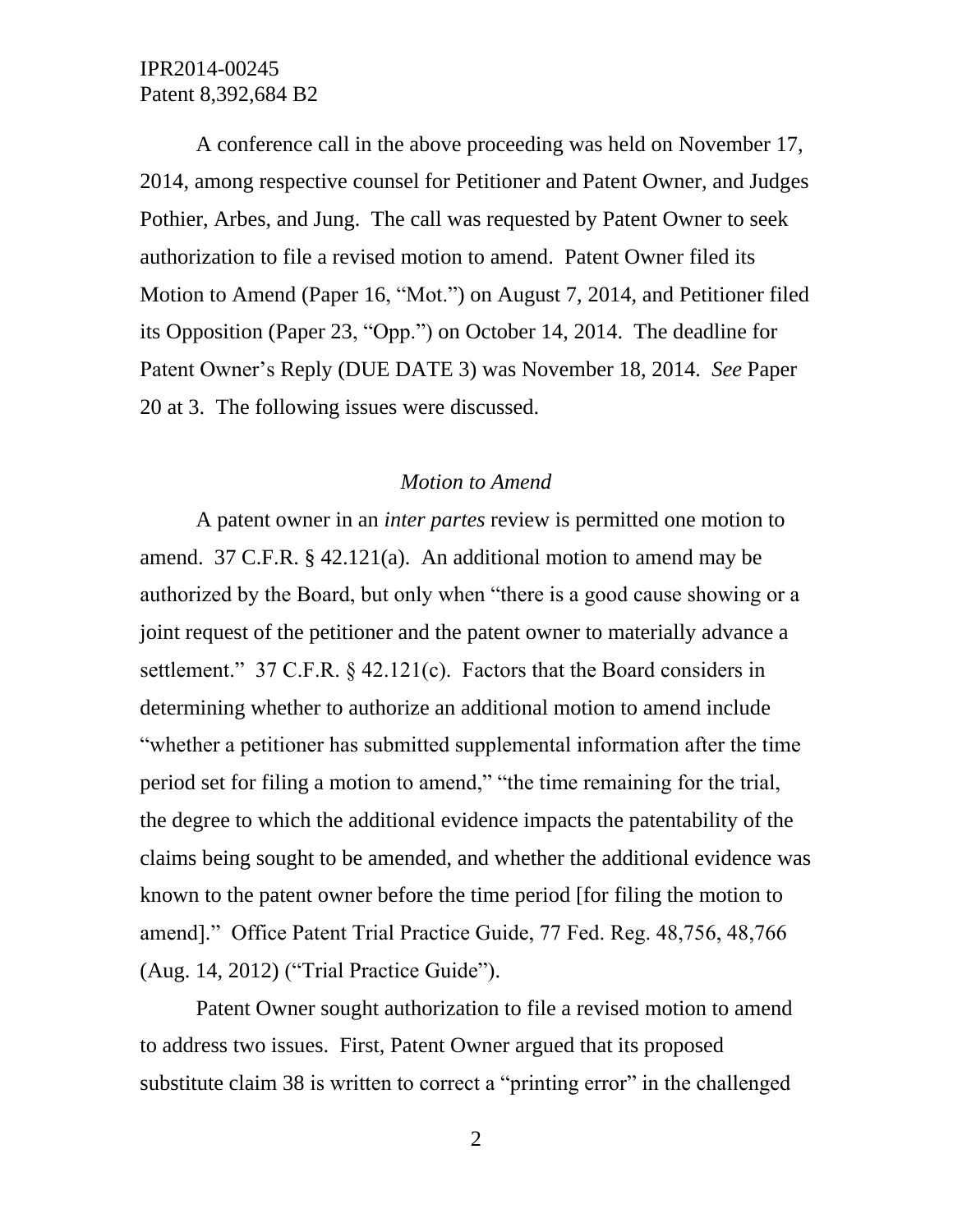$\overline{a}$ 

patent, U.S. Patent No. 8,392,684 B2 ("the '684 patent"). Specifically, claim 14, as issued, depends from claim 9. Patent Owner argued that this was a "printing error" in the patent and that claim 14 instead should depend from claim  $8<sup>1</sup>$  In its Motion to Amend, Patent Owner proposes claim 38 as a substitute for claim 14. Mot. 5. Claim 38 depends from claim 32 (the proposed substitute for claim 8), not claim 33 (the proposed substitute for claim 9). *Id*. Petitioner argued in its Opposition that claim 38 is improper under 37 C.F.R.  $\S$  42.121(a)(2)(ii) because it does not include all of the limitations of corresponding claim 14. Opp. 4. During the call, Patent Owner sought guidance on how the issue should be addressed. Patent Owner stated that, as one option, it could file a revised motion to amend changing the dependency for claim 38 from claim 32 to claim 33 to correspond to claim 14 as issued. We took the matter under advisement.

After further consideration and review of the '684 patent prosecution history, we are not persuaded that a revised motion to amend is appropriate under the circumstances. The ultimate claim that Patent Owner seeks in its Motion to Amend allegedly corrects a "printing error" in the original corresponding claim. Rather than authorizing a revised motion to amend that would propose a claim different from what Patent Owner intends, we are persuaded that the better course of action is to receive additional briefing from the parties regarding proposed substitute claim 38 as written. The parties shall explain in their papers (1) why the dependency in original claim 14 is or is not a "printing error" as Patent Owner alleges, and (2) why proposed substitute claim 38, depending from claim 32 rather than claim 33,

<sup>&</sup>lt;sup>1</sup> Patent Owner acknowledged during the call that it never filed a request for a certificate of correction under 37 C.F.R. § 1.322.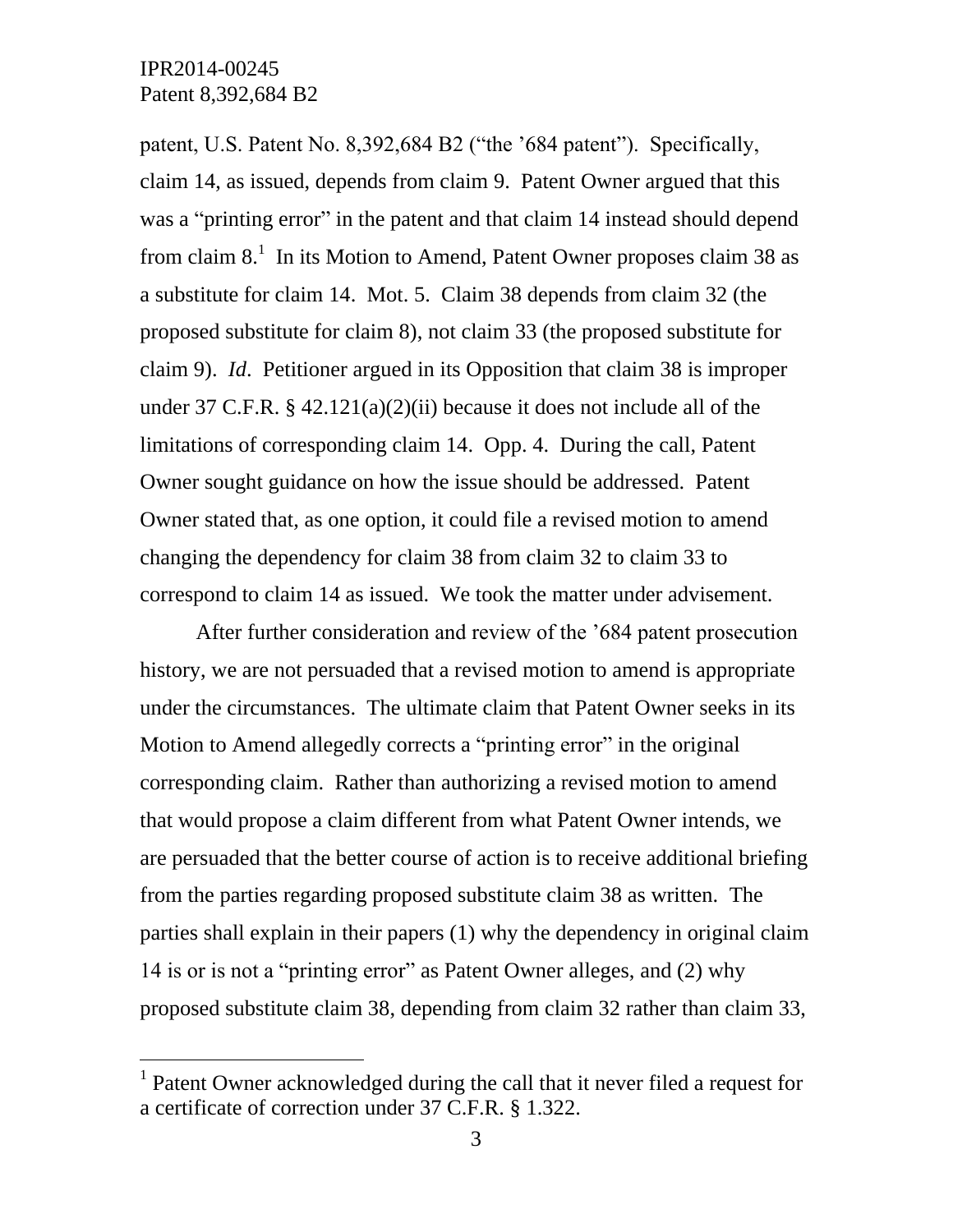is or is not proper under 35 U.S.C. § 316(d) and 37 C.F.R. § 42.121. No new evidence is permitted.

Second, Petitioner argued in its Opposition that all of Patent Owner's proposed substitute claims improperly enlarge the scope of the original claims under 37 C.F.R.  $\S$  42.121(a)(2)(ii) because the added language in the proposed substitute claims effectively eliminates the feature that "'the data' transmitted by the source-site appliance in the store instruction must be encrypted," which is a requirement of the original claims according to Petitioner. Opp. 1–4. During the call, Patent Owner stated that it disagrees with Petitioner's argument, but sought authorization to file a revised motion to amend to add language addressing Petitioner's concern. Patent Owner argued that good cause exists for doing so because it would eliminate the need for the Board to decide the issue. Petitioner opposed Patent Owner's request, arguing that additional briefing would be required to address the substance of any new language added in a revised motion to amend. We took the matter under advisement.

Again, after further consideration, we are not persuaded that good cause exists for a revised motion to amend. No supplemental information was submitted by Petitioner after Patent Owner filed its Motion to Amend. Rather, Patent Owner's request is based solely on the arguments made by Petitioner in its Opposition. Patent Owner has not articulated sufficiently why the instant situation is any different from the typical scenario contemplated by the rules where a patent owner files a motion to amend with added claim language, the petitioner files an opposition arguing that the new language is improper for some reason, and the patent owner files a reply responding to those arguments. The fact that Petitioner takes issue with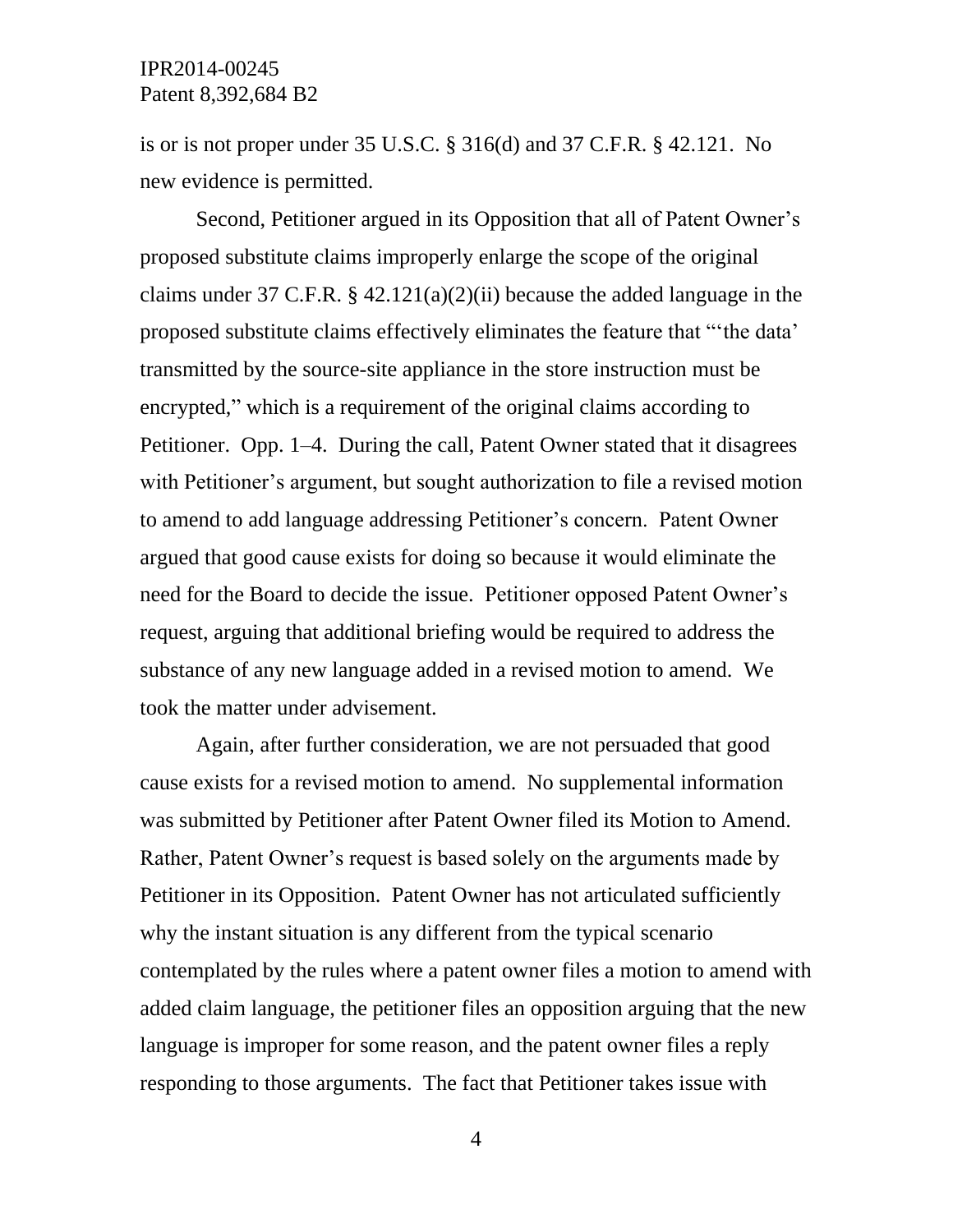Patent Owner's proposed substitute claims is not reason by itself to permit Patent Owner an additional motion to amend. As set forth in the Scheduling Order, Patent Owner will have the opportunity to respond to Petitioner's arguments in its Reply. We also note that permitting Patent Owner an additional motion to amend could impose significant delay to this proceeding, as additional time potentially would be needed for another deposition of Patent Owner's declarant and a new opposition from Petitioner responding to the revised claims.

Finally, during the call, we extended the deadline for Patent Owner to file its Reply to November 19, 2014, so that the above issues could be resolved prior to Patent Owner's filing.

#### *Motion to Seal*

Patent Owner stated that it may file certain confidential information with its Reply, and requested guidance on how to do so. The parties are directed to the requirements of 37 C.F.R. § 42.54 and the instructions for filing documents in the Patent Review Processing System (PRPS) on the Board's website at http://www.uspto.gov/ip/boards/bpai/prps.jsp. The default rule is that all papers filed in an *inter partes* review are open and available for access by the public. *See* 35 U.S.C. § 316(a)(1); 37 C.F.R. § 42.14. If a party believes there is a need to file "confidential information" under seal, however, the party may file a concurrent motion to seal with a proposed protective order, and the information at issue is provisionally sealed pending the outcome of the motion. *See* 37 C.F.R. §§ 42.14, 42.54(a). The proposed protective order may be a copy of the Board's default protective order. *See* Trial Practice Guide, 77 Fed. Reg. at 48,771.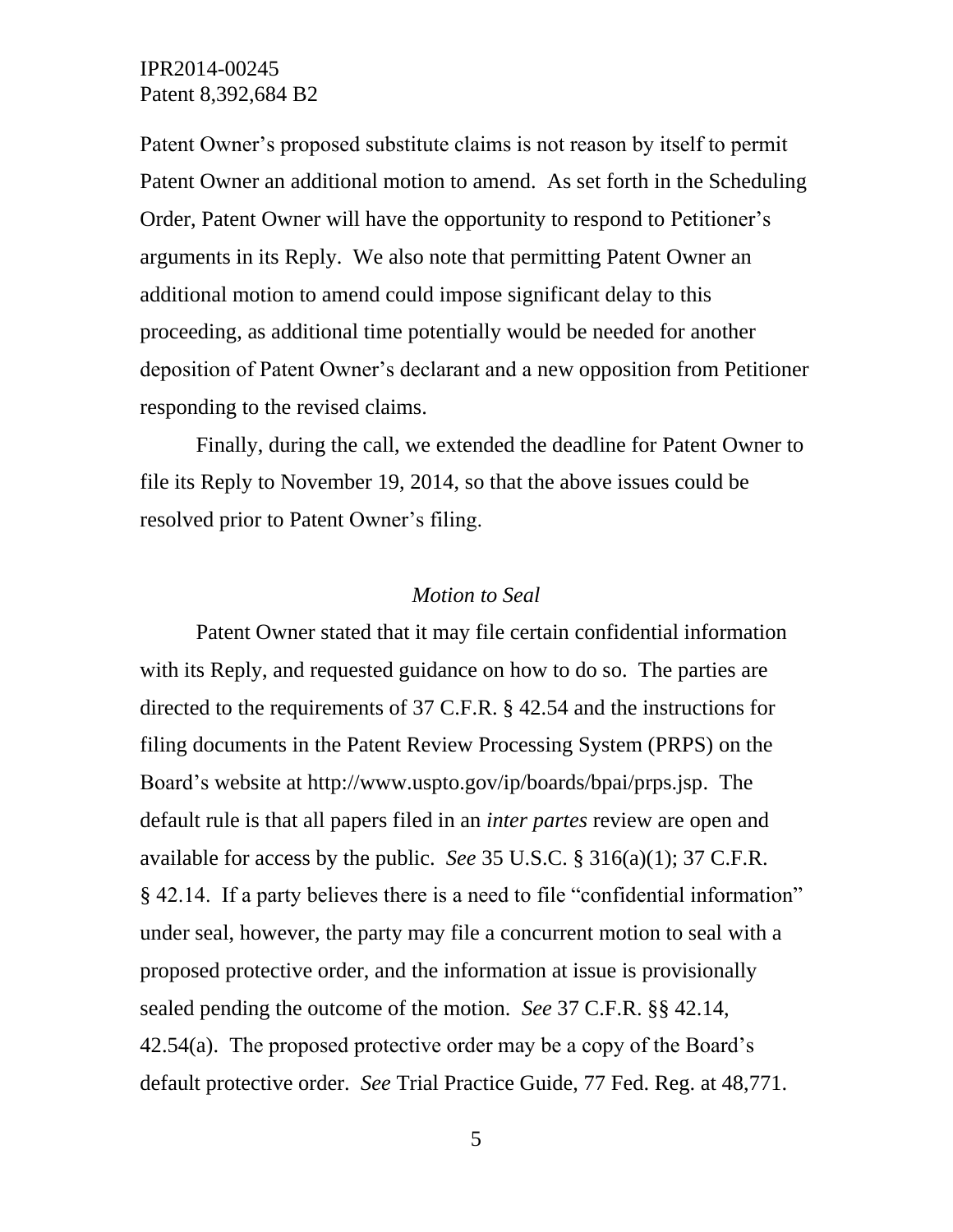If not, the party's motion should identify specifically how the proposed protective order differs from the Board's default protective order, explain why every change is warranted, and include with the motion a separate redlined version of the proposed protective order showing the differences. The parties are reminded that they must confer with each other before filing any motion to seal, and are encouraged to agree on the terms of a proposed protective order if possible. *See* 37 C.F.R. § 42.54(a).

In consideration of the foregoing, it is hereby:

ORDERED that Patent Owner's request for authorization to file a revised motion to amend is *denied*;

FURTHER ORDERED that Patent Owner is authorized to file a supplemental paper addressing proposed substitute claim 38, as explained above, limited to five pages, by November 24, 2014;

FURTHER ORDERED that Petitioner is authorized to file a response to Patent Owner's supplemental paper, limited to five pages, by December 2, 2014; and

FURTHER ORDERED that DUE DATE 3 in the Scheduling Order (Papers 13, 20) is changed to November 19, 2014, and all other due dates are unchanged.